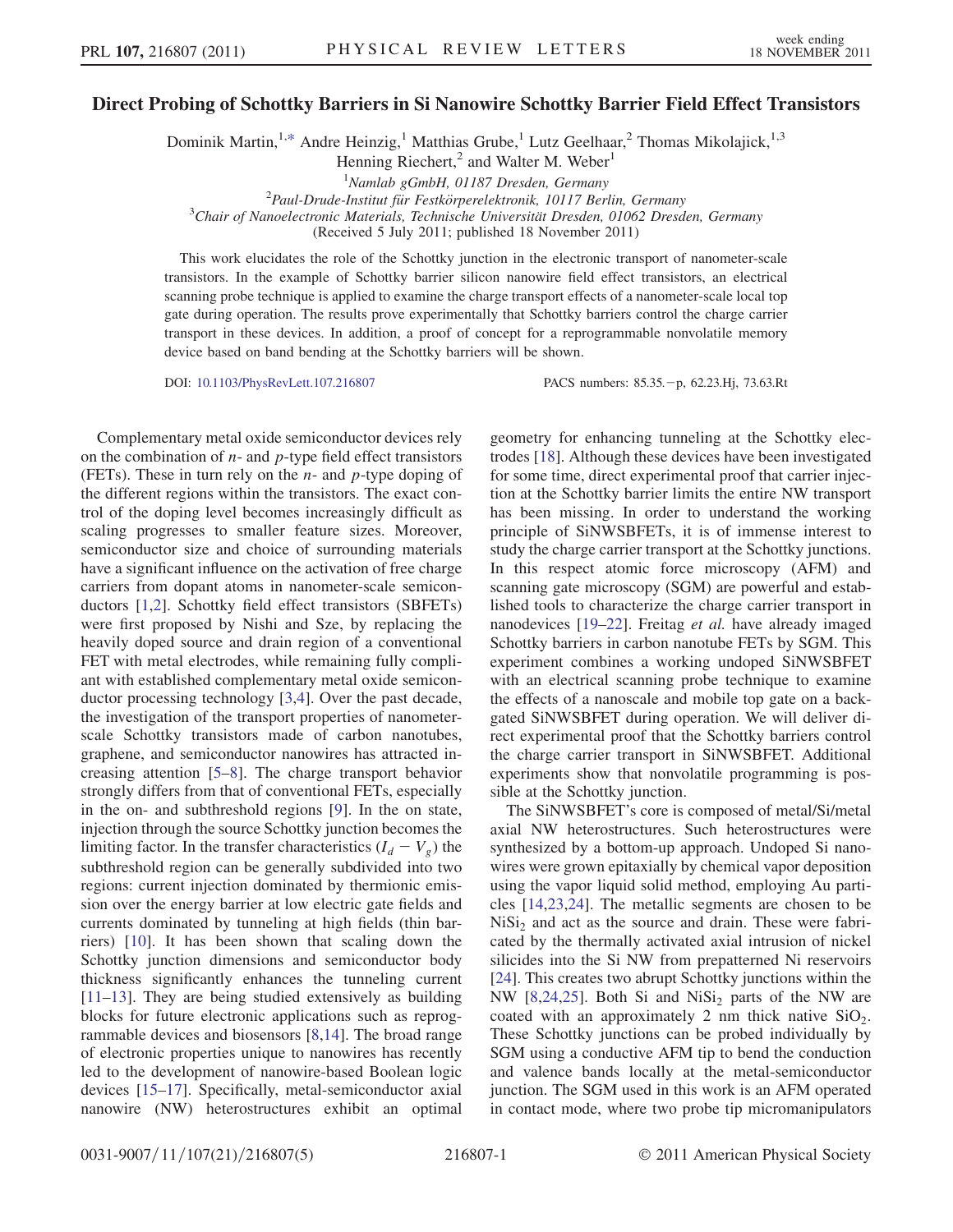<span id="page-1-0"></span>

FIG. 1 (color online). Schematic of the SGM setup. The NiSi<sub>2</sub> electrodes act as the source and drain. The Si substrate is the back gate, and the conductive AFM Tip is the scanning top gate.

are positioned under the AFM head along with the conductive AFM tip. One probe contacts the source, and the other the drain electrode. The conductive tip also acts as a local top gate. Consequently, the source current  $I<sub>S</sub>$  is measured in dependence of the top gate position, by scanning across the nanowire surface at a fixed top gate  $V_{\text{TG}}$ and drain  $V_D$  bias. To simplify the upcoming discussion, the electrode connected to the current amplifier is defined as the source and the electrode set to potential is defined as the drain. Figure [1](#page-1-0) illustrates the  $I<sub>S</sub>$  measurement relative to a common ground while  $V_D$ ,  $V_{BG}$ , and  $V_{TG}$  are set relative to this common ground. In this scheme the second probe acts as the contact to the drain, and the chuck is connected to the back gate, while the conductive AFM tip is acting as a mobile nanoscaled top gate. The contact area of the highly doped full-diamond tip is estimated to be 100 nm2.

The position and orientation of the SiNWSBFET were acquired by scanning electron microscopy (SEM) and AFM. SEM analysis shows silicidation at both NW ends, resulting in abrupt interfaces and therefore sharp Schottky junctions. Moreover, a second SEM analysis in Fig. [2\(a\)](#page-1-1), done after SGM measurement, yields an intact NW, showing that SGM has not damaged the NW. The AFM



<span id="page-1-1"></span>FIG. 2 (color online). (a) SEM micrograph of the NW. Source and drain Ni contacts are visible on the top and bottom of the image. The  $NiSi<sub>2</sub>$  parts of the NW are brighter than the Si part. Another nanowire on the top left is not contacted to both electrodes and therefore not the subject of this work. (b) AFM topography map of the same NW. (c) Profiles 1–5 correspond to the positions in (b) and show different diameters.

topography map in Fig. [2\(b\)](#page-1-1) matches the SEM micrograph. The NW appears broader due to the fact that the AFM map is the convolution of the AFM tip shape and the sample surface. The difference between the Si and  $NiSi<sub>2</sub>$  segments is also visible. This is the result of the increased NW diameter depicted by the profiles in Fig. [2\(c\)](#page-1-1). Profiles 2 and 3 are taken of the Si NW, and 1, 4, and 5 are taken at the  $N_i$ Si<sub>2</sub> source and drain. Based on this finding, it is possible to locate the exact position of the junction in AFM morphology maps.

The device was thereafter characterized electrically in a shielded probe station using a semiconductor characterization system. The transfer characteristics were measured by contacting the source, drain, and back gate, the latter via the probe station chuck. First, a drain bias of  $V_D = -1.0$  V was applied, and the back gate bias  $(V_{BG})$  was swept between  $-3.0$  and 3.0 V while monitoring the drain current  $I<sub>D</sub>$ . The transfer characteristics acquired in the probe station and shown in Fig.  $3(a)$  exhibit a clear *p*-type transistor behavior [[8\]](#page-3-6). This p-type behavior in an intrinsic Si NW is explained by holes being injected more effectively through the Schottky junction than electrons [[9\]](#page-3-7). Figure [3\(b\)](#page-1-2) depicts schematically how conduction and valence bands are fixed at the metallurgical junction and bent by the electric field induced by back gate bias voltage. This enables hole injection at the left Schottky junction [[6](#page-3-15)[,14,](#page-3-11)[26\]](#page-4-5). The on-off ratio is 6 orders of magnitude. To verify the similarity of the SGM setup and the conventional testing setup, this



<span id="page-1-2"></span>FIG. 3 (color online). (a) Transfer characteristics of the SiNWSBFET with  $V_D = -1$  V measured on a probe station. The horizontal lines mark the current range of the SGM setup. (b) Band diagram schematic of hole tunneling through the Schottky junction at an applied back gate bias. (c),(d) The transfer characteristics measured in the SGM setup under the same conditions before and after SGM. The shaded areas mark the gate bias range affected by the top gate bias during the corresponding SGM measurement (II–V) at the  $V_{BG}$  marked by the corresponding line.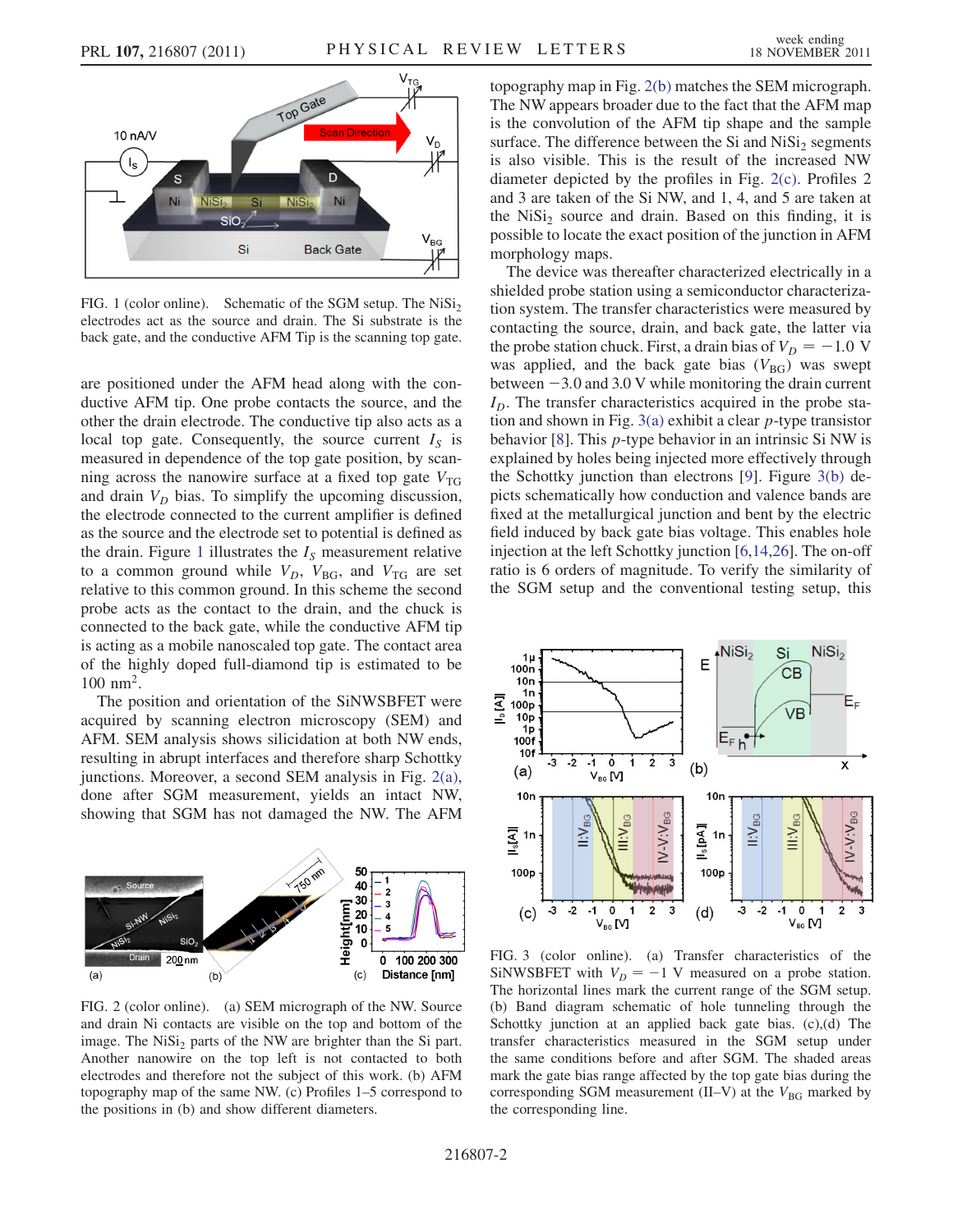experiment was repeated in the SGM. Here,  $V_D$  was set to  $-1.0$  V.  $V_{BG}$  was swept between  $-3.0$  and 3.0 V. The transfer characteristics acquired in the SGM setup [Fig.  $3(c)$ ] without an active top gate comply with the ones acquired in the probe station, with respect to the different current measurement. The amplifier reaches its current limit at 10 nA. Figure  $3(d)$  shows the transfer characteristics measured after SGM measurements. The device still shows switching behavior. The shift in the curves might be due to measurement in ambient conditions and slight surface manipulation by the biased tip. Afterwards, the AFM tip was set on the sample surface and scanning began. The source current was constantly monitored during scanning. In this way, a rupture of the NW, caused by the scanning motion of the AFM tip, can be detected immediately. But more importantly, any perturbation of the on or off state of the device by the scanning top gate could be detected. The nanoscopic electrical properties of the NW were examined by repeatedly scanning the NW at different top and back gate biases. The scan direction is always parallel to the NW to minimize mechanical stress. The first SGM current map was acquired at  $V_D = -1.0$  V,  $V_{BG} = -1.0$  V, and  $V_{TG} = 1.0$  V.

In Fig. [4,](#page-2-0) SGM morphology and current maps yield a correlation between the location of the source Schottky junction and an area of high positive current. Currents at the source Schottky junction cannot be observed. Only at some sites at the silicide segment's facets can leakage currents be observed (see the inset). Here, the native oxide

<span id="page-2-0"></span>

<span id="page-2-1"></span>FIG. 4 (color online). (a) Topography map of the Si NW. The slight distortion of the NW is caused by the NW being moved by the tip. (b) Current map of the same area. The area marked with a red rectangle was enlarged and contrast was adjusted to display negative currents. The band diagram schematically depicts local band bending with just the back gate in black and with the additional top gate over the right Schottky junction in red.

is penetrated due to the excessive force between the tip and Ni or  $NiSi<sub>2</sub>-NW$  edge during scanning. These leakage currents are significantly lower in absolute value compared to currents at the source Schottky junction and of opposite sign. Moreover, there are artifacts of high noisy currents when the AFM tip connects with the left (source) Ni electrode which is directly connected to the amplifier. The switching into the on state of the device when the biased tip is above the right Schottky junction is caused by highly local band bending of the Si conduction and valence bands. The band diagram sketch next to the current map illustrates the role of localized band bending induced by the top gate in carrier transport. In the case of a positively biased tip as in Fig. [4\(b\)](#page-2-1), where the tip is above the right Schottky junction, the electric field of the tip pushes the conduction and valence bands down locally at the Schottky junction. Electrons can now be injected through the right barrier and contribute to the current in addition to the holes tunneling through the left Schottky junction. Afterwards, the source and drain contact were interchanged. Again a SGM current map was acquired at different  $V_D$ ,  $V_{BG}$ , and  $V_{TG}$ .

To verify the transistor symmetry, further SGM morphology and current maps, with interchanged source and drain, are shown in Fig. [5\(a\)](#page-3-16). Again the device is switched into the on state when the tip is on top of the drain junction. In Fig. [5\(b\),](#page-3-16) at  $V_{BG} = 0$  V, the current is also increased when the AFM tip is just on top of the drain Schottky junction, indicating that band banding is similar to Fig. [5\(a\).](#page-3-16) In Fig. [5\(c\)](#page-3-16), at  $V_{BG} = 2.0$  V, the AFM tip also pushes down the bands at the drain Schottky junction when the tip is directly on top of the junction, indicating that electrons are still the main contributor of current at the Schottky junction. These results show that electron injection via the top-gated Schottky junction dominates and that the device is symmetric. In Fig.  $5(d)$ , the top gate bias is negative and the source Schottky junction is visible for a few scan lines (see the red arrow); this on state persists throughout the rest of this image acquisition. In fact, it persists even for the following images and is showing larger positive currents than the current maps  $[(a)-(c)]$ . The drain Schottky junction is no longer visible. When the tip is positioned above the source Schottky barrier, the conduction and valence bands are pushed up and now the hole current is added to the electron current resulting in an increased total current. After a few scan lines, the transistor switches to a permanent on state. This effect lasts for the entire scan, resulting in large currents for the remainder of the current map. Moreover, this behavior is persistent throughout the following current maps when image acquisition parameters remain unchanged. The negative tip induces a negatively charged layer in the native oxide which has the same effect as the biased top gate. Accordingly, the transistor behavior can be programmed in a nonvolatile manner by charging the  $SiO<sub>2</sub>$  above the Schottky junction.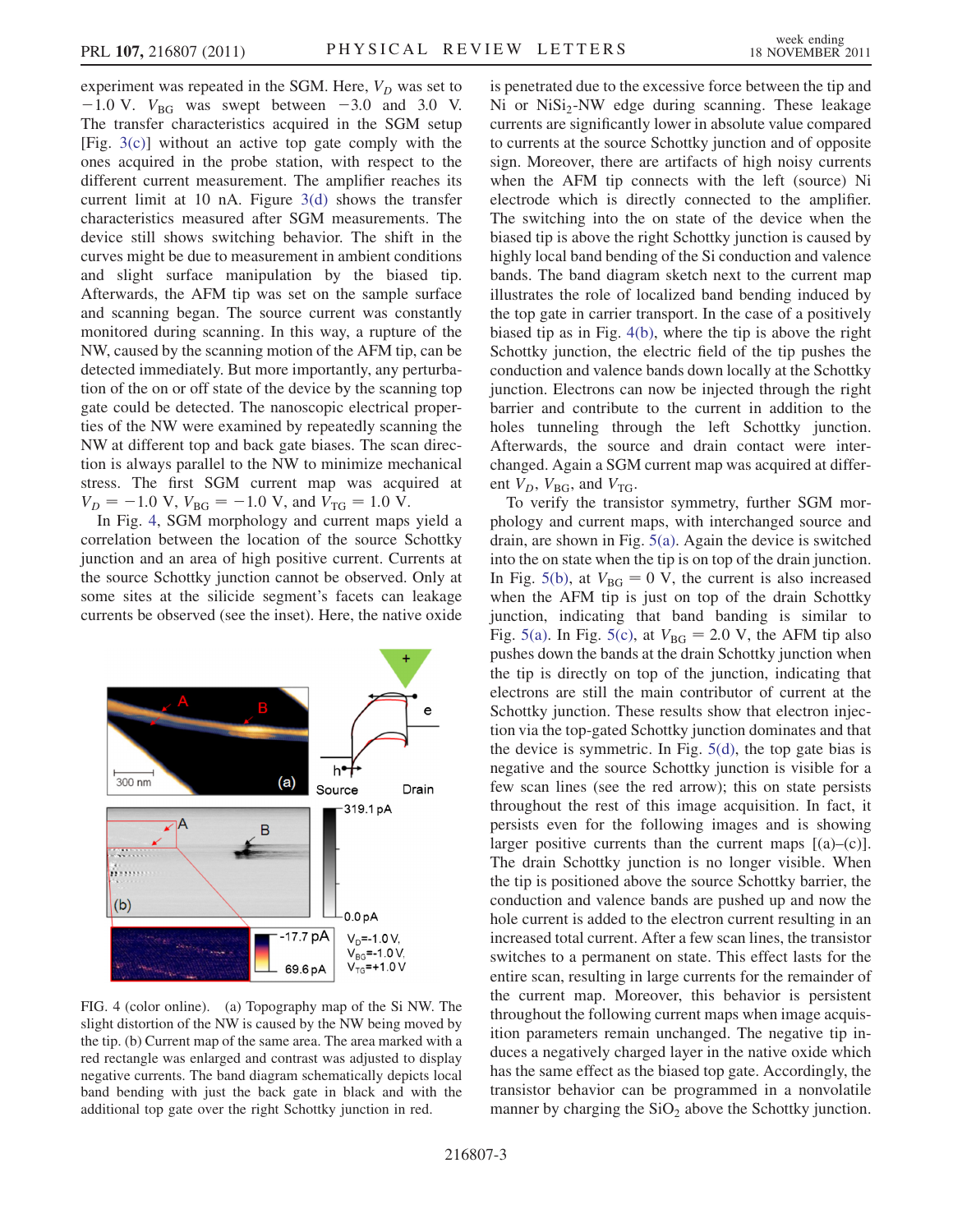

<span id="page-3-16"></span>FIG. 5 (color online). SGM maps after interchanging the source and drain. Left: Topography map of the Si NW. Right: Current map of the corresponding area. The band diagrams schematically depict the band bending with just a BG (black) and with an additional TG (red) over the corresponding Schottky junction.

After changing image acquisition parameters, the original p-type transistor behavior is achieved again as depicted in Fig. [3\(d\)](#page-1-2). This result is a proof of concept for a nonvolatile memory device based on local band bending induced by charges trapped in a functionalized oxide layer above the Schottky junction.

By proving that the Schottky junctions are the area most sensitive to a local electric field, these results are of considerable insight into charge carrier transport mechanisms in metal-semiconductor junctions in general, for example, in carbon nanotubes and graphene ribbons. These findings yield more specific implications on the optimization of biosensors based on SiNWSBFET. In these nanodevices, receptors are typically placed directly above the active region where they can bind charged target biomolecules, shifting the threshold voltage [[27](#page-4-6)]. Our results show that the optimal placement of receptors in nanowire SBFET biosensors is in the direct vicinity of the Schottky junctions due to their high sensitivity to electric fields.

In conclusion, scanning gate microscopy was employed to prove that the Schottky junctions control the charge carrier transport in nanometer-scale Schottky FETs. Moreover, it was demonstrated that it is possible to program the conductance of a SiNWSBFET in a nonvolatile manner by charging the oxide directly at the Schottky junction.

<span id="page-3-0"></span>[\\*d](#page-0-0)ominik.martin@namlab.com

- <span id="page-3-2"></span><span id="page-3-1"></span>[1] M. Diarra, Y. M. Niquet, C. Delerue, and G. Allan, [Phys.](http://dx.doi.org/10.1103/PhysRevB.75.045301) Rev. B 75[, 045301 \(2007\).](http://dx.doi.org/10.1103/PhysRevB.75.045301)
- [2] M. Björk, H. Schmid, J. Koch, H. Riel, and W. Riess, [Nature Nanotech.](http://dx.doi.org/10.1038/nnano.2008.400) 4, 103 (2009).
- <span id="page-3-3"></span>[3] Y. Nishi, U.S. Patent No. 587 527 (1970).
- <span id="page-3-5"></span><span id="page-3-4"></span>[4] M. P. Lepselter and S. M. Sze, Proc. IEEE 56[, 1400 \(1968\).](http://dx.doi.org/10.1109/PROC.1968.6618)
- [5] S. J. Tans, A. R. M. Verschueren and C. Dekker, [Nature](http://dx.doi.org/10.1038/29954) (London) 393[, 49 \(1998\)](http://dx.doi.org/10.1038/29954).
- <span id="page-3-15"></span>[6] J. Appenzeller, M. Radosavljevic, J. Knoch, and P. Avouris, Phys. Rev. Lett. 92[, 048301 \(2004\).](http://dx.doi.org/10.1103/PhysRevLett.92.048301)
- [7] X. Wang, Y. Ouyang, X. Li, H. Wang, J. Guo, and H. Dai, Phys. Rev. Lett. 100[, 206803 \(2008\).](http://dx.doi.org/10.1103/PhysRevLett.100.206803)
- <span id="page-3-6"></span>[8] Y. Cui, X. Duan, J. Hu, and C. M. Lieber, [J. Phys. Chem. B](http://dx.doi.org/10.1021/jp0009305) 104[, 5213 \(2000\).](http://dx.doi.org/10.1021/jp0009305)
- <span id="page-3-7"></span>[9] J. M. Larson and J. P. Snyder, [IEEE Trans. Electron](http://dx.doi.org/10.1109/TED.2006.871842) Devices 53[, 1048 \(2006\)](http://dx.doi.org/10.1109/TED.2006.871842).
- <span id="page-3-8"></span>[10] J. Kedzierski, P. Xuan, E. H. Anderson, J. Bokor, Tsu-Jae King, and Chenming Hu, in Proceedings of the International Electron Devices Meeting 2000, IEDM Technical Digest (IEEE, New York, 2000), p. 57.
- <span id="page-3-9"></span>[11] F. Leonard and A.A. Talin, *[Phys. Rev. Lett.](http://dx.doi.org/10.1103/PhysRevLett.97.026804)* **97**, 026804 [\(2006\)](http://dx.doi.org/10.1103/PhysRevLett.97.026804).
- [12] F. Leonard, A. A. Talin, B. S. Swartzentruber, and S. T. Picraux, Phys. Rev. Lett. 102[, 106805 \(2009\).](http://dx.doi.org/10.1103/PhysRevLett.102.106805)
- <span id="page-3-10"></span>[13] J. Knoch and J. Appenzeller, [Appl. Phys. Lett.](http://dx.doi.org/10.1063/1.1513657) **81**, 3082 [\(2002\)](http://dx.doi.org/10.1063/1.1513657).
- <span id="page-3-11"></span>[14] W. M. Weber, L. Geelhaar, F. Kreupl, H. Riechert, L. Lamagna, M. Fanciulli, G. Scarpa, and P. Lugli, in Proceedings of the IEEE Conference on Nanotechnology (IEEE, New York, 2008), Vol. 244, p. 580.
- <span id="page-3-12"></span>[15] H. Yan, H. S. Choe, S. W. Nam, Y. Hu, S. Das, J. F. Klemic, J.C. Ellenbogen, and C.M. Lieber, [Nature](http://dx.doi.org/10.1038/nature09749) (London) 470[, 240 \(2011\).](http://dx.doi.org/10.1038/nature09749)
- [16] S. Zhang, H. Wei, K. Bao, U. Hakanson, N. J. Halas, P. Nordlander, and H. Xu, [Phys. Rev. Lett.](http://dx.doi.org/10.1103/PhysRevLett.107.096801) 107, 096801 [\(2011\)](http://dx.doi.org/10.1103/PhysRevLett.107.096801).
- <span id="page-3-13"></span>[17] H. Wei, Z. Li, Z. Wang, F. Cong, N. Liu, S. Zhang, P. Nordlander, Naomi J. Halas, and H. Xu, [Nano Lett.](http://dx.doi.org/10.1021/nl103228b) 11, [471 \(2011\)](http://dx.doi.org/10.1021/nl103228b).
- <span id="page-3-14"></span>[18] Jun Hu, Yang Liu, C. Z. Ning, R. Dutton, and Sung-Mo Kang, [Appl. Phys. Lett.](http://dx.doi.org/10.1063/1.2889534) 92, 083503 (2008).